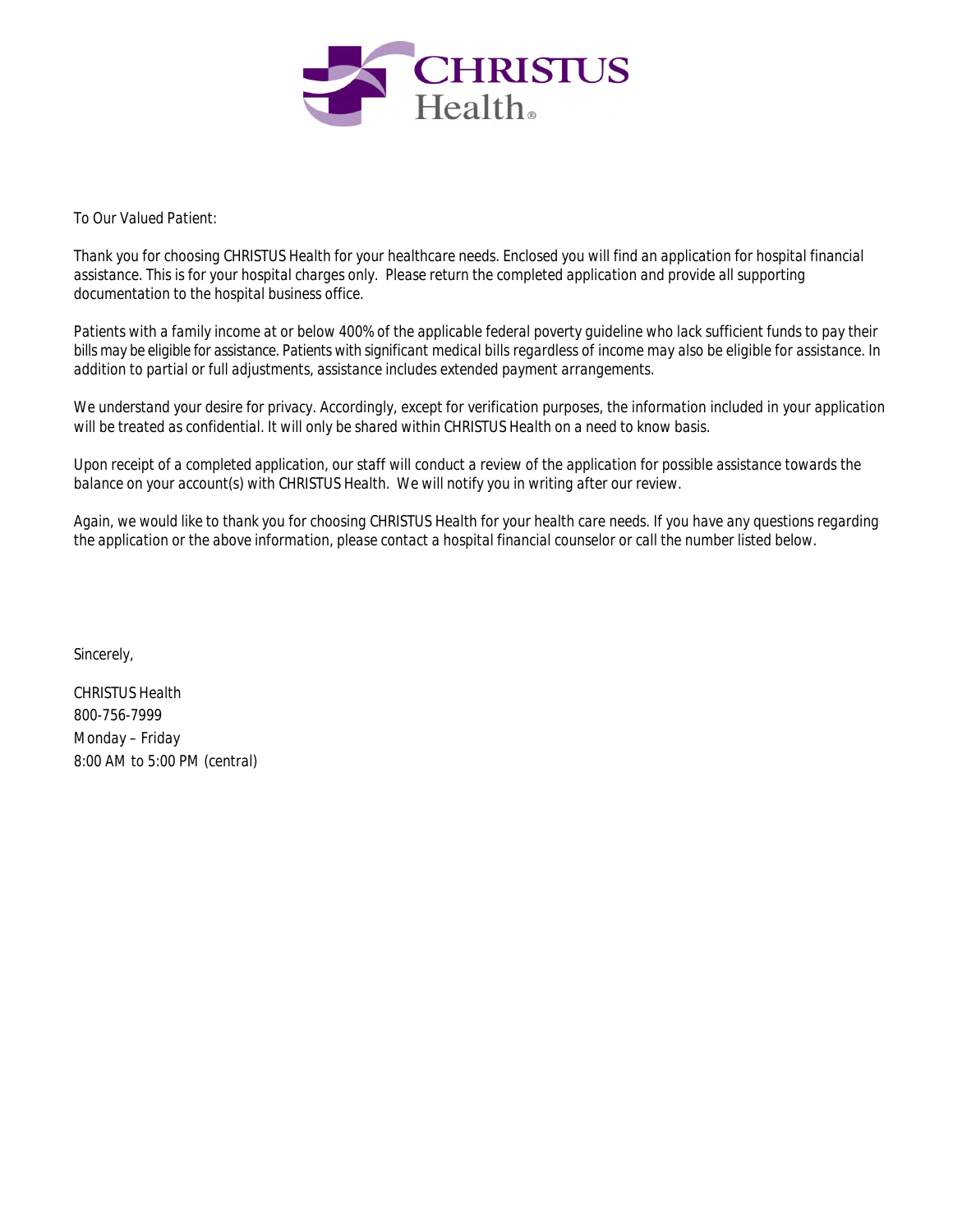

CHRISTUS Health Trinity Mother Frances Patients, mail application to: CHRISTUS Health Attn: Financial Assistance PO Box 6997 Tyler TX 75711

All Other CHRISTUS Health Patients mail application to: CHRISTUS Health Attn: Financial Assistance 2707 North Loop West Suite 400 Houston, TX 77008

|           | <b>CHRISTUS St. Michael Hospital</b>             | <b>Children's Hospital of San Antonio</b>               |  |  |  |
|-----------|--------------------------------------------------|---------------------------------------------------------|--|--|--|
| $\cdot$ . | <b>CHRISTUS St. Michael Hospital - Atlanta</b>   | <b>CHRISTUS Santa Rosa Hospital - Medical Center</b>    |  |  |  |
| $\ldots$  | <b>CHRISTUS St. Michael Hospital- Rehab</b>      | <b>CHRISTUS Santa Rosa Hospital - Westover Hills</b>    |  |  |  |
| $\cdot$   | <b>CHRISTUS St. Frances Cabrini Hospital</b>     | <b>CHRISTUS Santa Rosa Hospital - New Braunfels</b>     |  |  |  |
| $\ldots$  | <b>CHRISTUS Coushatta Health Care Center</b>     | <b>CHRISTUS Santa Rosa Hospital - Alamo Heights</b>     |  |  |  |
| $\cdot$   | <b>CHRISTUS Highland Medical Center</b>          | <b>CHRISTUS Santa Rosa Hospital - Alon</b>              |  |  |  |
| $\cdot$ . | <b>CHRISTUS Bossier Emergency Hospital</b>       | <b>CHRISTUS Santa Rosa Hospital - Creekside</b>         |  |  |  |
| $\cdot$ . | <b>CHRISTUS St. Patrick Hospital</b>             | <b>CHRISTUS Santa Rosa Hospital - San Marcos</b>        |  |  |  |
| $\ldots$  | <b>CHRISTUS Ocshner Lake Area Medical Ctr</b>    | <b>CHRISTUS Spohn Hospital - Shoreline</b>              |  |  |  |
| $\ldots$  | <b>CHRISTUS Hospital - St. Elizabeth</b>         | <b>CHRISTUS Spohn Hospital - South</b>                  |  |  |  |
| $\cdot$ . | <b>CHRISTUS Hospital - St. Mary</b>              | <b>CHRISTUS Spohn Hospital - Memorial</b>               |  |  |  |
| $\ldots$  | <b>CHRISTUS Jasper Memorial Hospital</b>         | <b>CHRISTUS Spohn Hospital - Kleberg</b>                |  |  |  |
| $\cdot$ . | Kate Dishman Rehabilitation Hospital             | <b>CHRISTUS Spohn Hospital - Alice</b>                  |  |  |  |
| $\cdot$   | <b>CHRISTUS St. Vincent Regional Medical Ctr</b> | <b>CHRISTUS Spohn Hospital - Beeville</b>               |  |  |  |
| $\cdot$   | <b>CHRISTUS Good Shepherd Longview</b>           | <b>CHRISTUS Trinity Mother Frances- Sulphur Springs</b> |  |  |  |
| $\ldots$  | <b>CHRISTUS Good Shepherd Marshall</b>           | <b>CHRISTUS Trinity Mother Frances- Jacksonville</b>    |  |  |  |
| $\cdot$ . | <b>CHRISTUS Trinity Mother Frances-Tyler</b>     | <b>CHRISTUS Trinity Mother Frances- South Tyler</b>     |  |  |  |
|           | <b>CHRISTUS Trinity Mother Frances-Winnsboro</b> | <b>CHRISTUS Trinity Mother Frances- Rehabilitation</b>  |  |  |  |